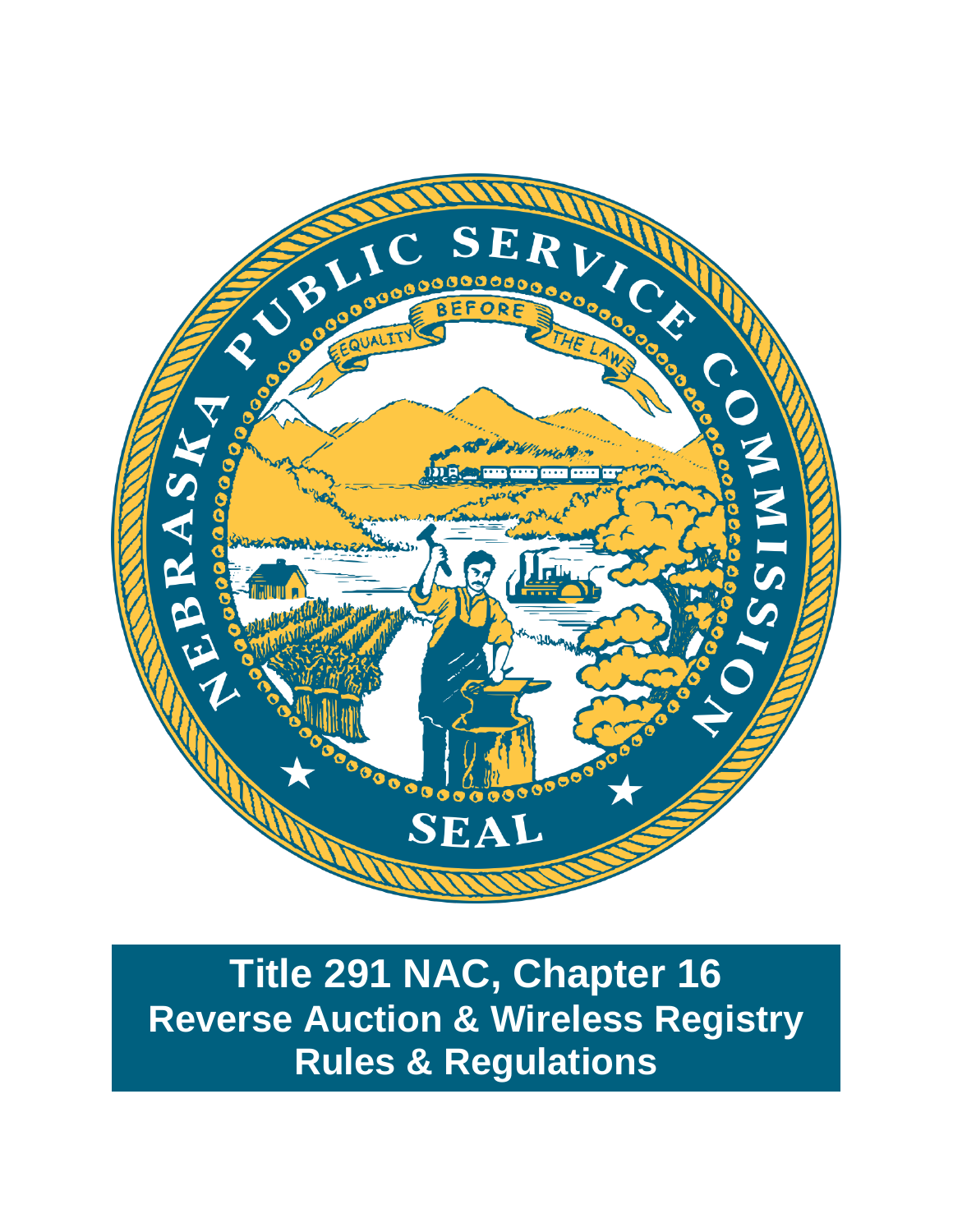### NEBRASKA ADMINISTRATIVE CODE

## EFFECTIVE DATE: May 12, 2021

**FIRST EDITION** 

## TITLE 291 - NEBRASKA PUBLIC SERVICE COMMISSION

## CHAPTER 16 - REVERSE AUCTION AND WIRELESS REGISTRY RULES AND **REGULATIONS**

# **Index**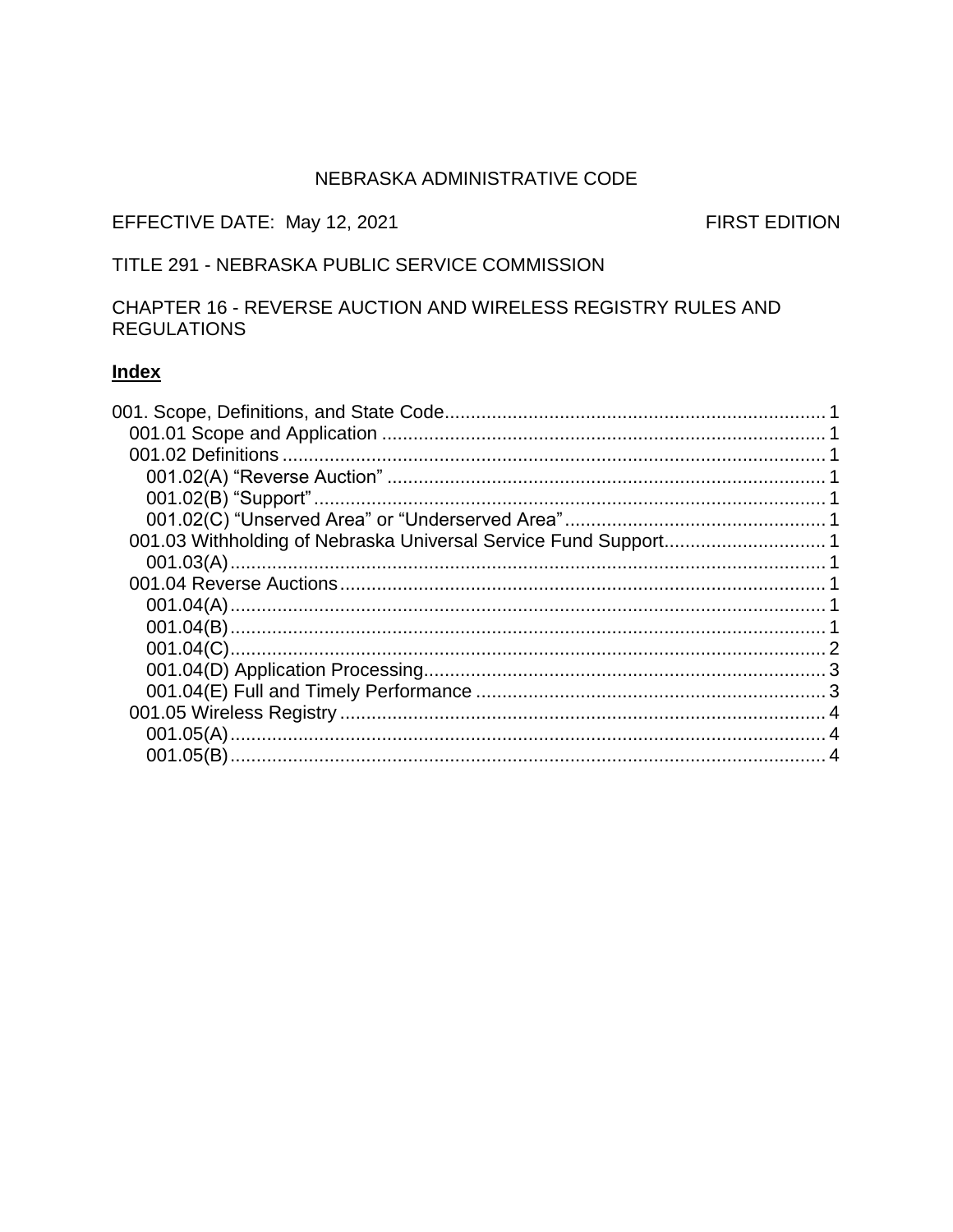### <span id="page-2-0"></span>001. SCOPE, DEFINITIONS, AND STATE CODE.

<span id="page-2-1"></span>001.01 SCOPE AND APPLICATION: The scope and applicability of these rules and regulations is described in Neb. Rev. Stat. §§ 75-160 and 86-330.

<span id="page-2-2"></span>001.02 DEFINITIONS: The terms and definitions in Neb. Rev. Stat. §§ 86-319 through 86- 322 and in Neb. Admin. Code Title 291, Chapter 10, are hereby incorporated into this chapter. Such terms not specifically identified in statute or existing rules are defined below.

<span id="page-2-3"></span>001.02(A) "Reverse Auction" as used in § 86-330 means an auction process to determine redistribution of support from the fund.

<span id="page-2-4"></span>001.02(B) "Support" means payments from the fund allocated by the Commission to an eligible telecommunications carrier (ETC) for such ETC's eligible expenses associated with broadband Internet infrastructure deployment in an Unserved Area or an Underserved Area within the State of Nebraska.

<span id="page-2-5"></span>001.02(C) "Unserved Area" or "Underserved Area" means any location in the State of Nebraska that does not have access, or adequate access, to broadband Internet service as defined by the Commission.

### <span id="page-2-7"></span><span id="page-2-6"></span>001.03 WITHHOLDING OF NEBRASKA UNIVERSAL SERVICE FUND SUPPORT.

001.03(A) Consistent with Neb. Rev. Stat. § 86-330, after notice and hearing, the Commission may withhold Support from an eligible telecommunications carrier (ETC):

001.03(A)(i) on the basis of consumer complaints or on the Commission's own motion, after making a finding that:

001.03(A)(i)(a) the availability, quality, or affordability of broadband or telecommunications service provided by the ETC is lacking; or

001.03(A)(i)(b) the ETC has failed to follow the criteria for successful investment of support from the fund;

001.03(A)(ii) Where an ETC has failed to comply with the requirements established by the Commission in orders pursuant to Neb. Rev. Stat. § 86-324; or

001.03(A)(iii) Where Commission-approved projects were not completed according to the Commission's requirements.

### <span id="page-2-9"></span><span id="page-2-8"></span>001.04 REVERSE AUCTIONS.

001.04(A) If pursuant to Neb. Rev. Stat. § 86-330 and the rules set forth in this Chapter, the Commission withdraws Support provided to an ETC, the Commission may use such withdrawn Support to implement and operate a Reverse Auction program, provided that such withdrawn Support is required to be utilized in the same area for which the Support was originally granted.

<span id="page-2-10"></span>001.04(B) Areas eligible for the Reverse Auction program will be determined by the Commission and will be: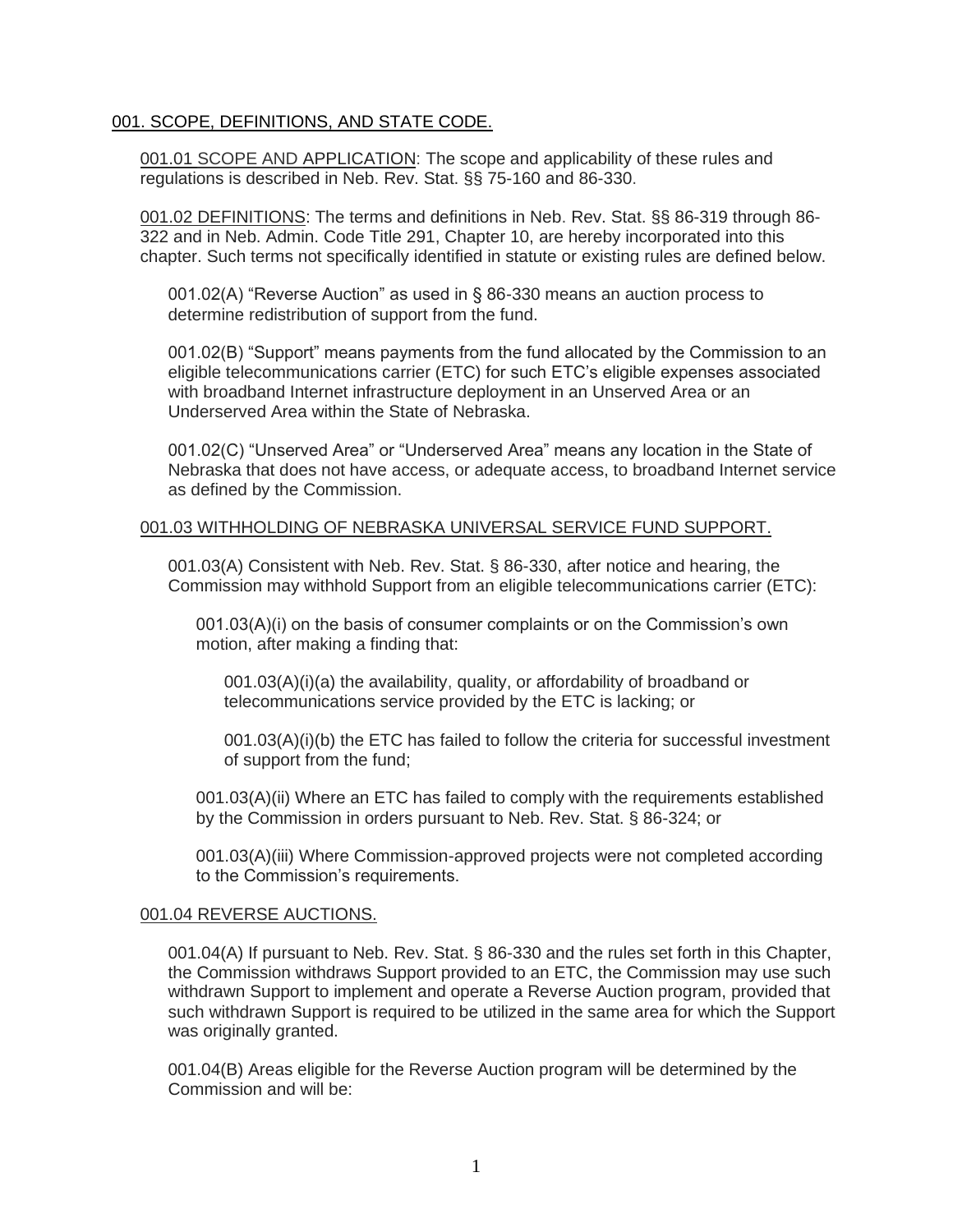001.04(B)(i) Released to the public by the Commission in a notice published in accordance with the Commission's Rules of Procedure which includes the specific timeframe for Reverse Auction application submittals and any other information relevant to the Reverse Auction process.

<span id="page-3-0"></span>001.04(C) An applicant participating in a Reverse Auction must include the following information in any application for Support filed with the Commission:

001.04(C)(i) A description of the applicant's business structure and ownership information;

001.04(C)(ii) Evidence that the applicant is financially and technically qualified to meet the public interest obligations for each relevant area for which it seeks Support;

001.04(C)(iii) Evidence to confirm applicant's status as an ETC or that, should it be the successful bidder for the Reverse Auction, will seek such ETC status within thirty (30) days after the close of the Reverse Auction;

001.04(C)(iv) Confirmation that the applicant plans to provide access to broadband Internet service at speeds defined by the Commission in the area or areas subject to the Reverse Auction;

 $001.04(C)(v)$  A description of the technology or technologies that will be used to provide service in the area or areas subject to Reverse Auction;

001.04(C)(vi) Any information required to establish eligibility for any bidding weights adopted by the Commission and described in an order or public notice;

001.04(C)(vii) To the extent that an applicant plans to use licensed or unlicensed spectrum to offer its voice and broadband services in the area or areas subject to Reverse Auction, a demonstration that it has the proper authorizations to use such spectrum, that use of such spectrum will not cause any interference with existing users, and that the spectrum resources will be sufficient to cover peak network usage and deliver the minimum performance requirements to serve the Fund-eligible area or areas defined in the Reverse Auction, and certify that it will retain its access to and the use of the spectrum for at least 10 years from the date of the Support authorization;

001.04(C)(viii) A description of how the required construction will be funded, including financial projections to demonstrate, if applicable, that the applicant can cover the necessary debt service payments over the life of any loan obtained to fund construction;

001.04(C)(ix) Specified operational and financial information including:

001.04(C)(ix)(1) A certification that the applicant has provided· a voice and/or broadband Internet service for at least two years or that it is affiliated with such an entity, and specifying the number of years the applicant or its affiliate has been operating, and submission of the financial statements from the prior fiscal year that are audited by a certified public accountant. If the applicant's financial statements are not audited in the ordinary course of business, in lieu of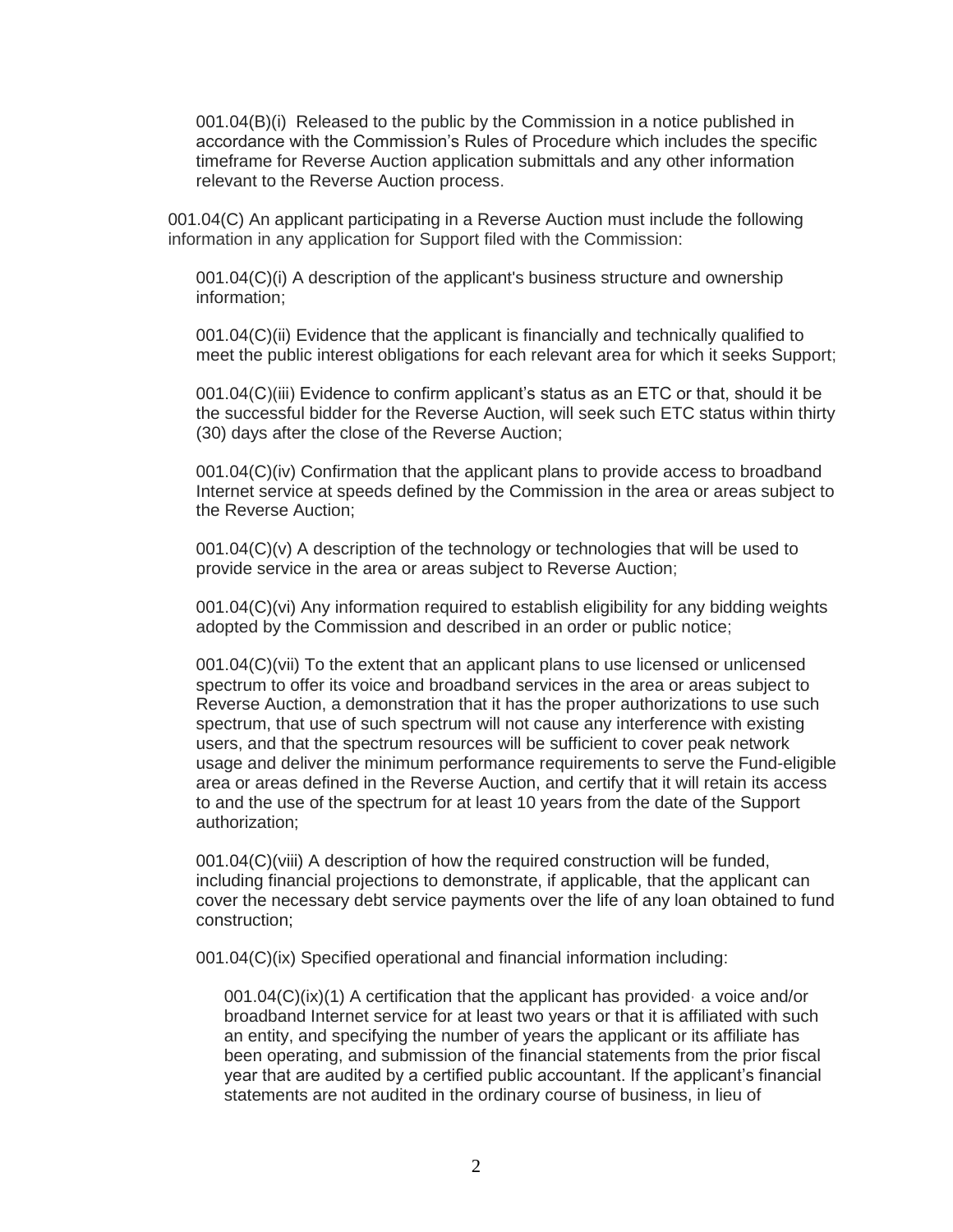submitting audited financial statements, the applicant must certify that it will provide financial statements from the prior fiscal year that are audited by a certified independent public accountant by a specified deadline during the review process.

 $001.04(C)(ix)(1)(a)$  If the applicant or an affiliate has provided a voice and/or broadband Internet service it must certify that it or its affiliate has filed FCC Form 477s as required during the relevant time period that such voice or broadband Internet service has been provided.

001.04(C)(ix)(1)(b) If the applicant has operated in other states, applicant is required to submit evidence that the applicant is in good standing in those states.

001.04(C)(x) If an applicant cannot meet the requirements in section  $001.04(C)(ix)(1)$  above, in the alternative it must submit the audited financial statements from the three most recent fiscal years; and Such additional information as the Commission may require.

#### <span id="page-4-0"></span>001.04(D) APPLICATION PROCESSING.

001.04(D)(i) No application will be considered unless it has been submitted in an acceptable form during the period specified by public notice. No applications submitted or demonstrations made at any other time will be accepted or considered.

001.04(D)(ii) Any application that, as of the submission deadline, either does not identify the applicant seeking Support as specified in the public notice announcing application procedures or does not include required certifications will be denied.

001.04(D)(iii) An applicant may be afforded an opportunity to make minor modifications to amend its application or correct defects noted by the applicant, the Commission, or other parties. Minor modifications include correcting typographical errors in the application and supplying non-material information that was inadvertently omitted or was not available at the time the application was submitted.

001.04(D)(iv) Applications to which major modifications are made after the deadline for submitting applications will be denied. Major modifications include, but are not limited to, any changes in the ownership of the applicant that constitute an assignment or change of control, or the identity of the applicant, or the certifications required in the application.

001.04(D)(v) After receipt of all necessary information, a public notice will identify each winning bidder that is authorized to receive auction support.

001.04(D)(vi) Once all applications for a Reverse Auction have been accepted by the Commission as meeting the criteria established in this Chapter 16, the Commission will issue an order announcing the timing and conduct of the Reverse Auction.

<span id="page-4-1"></span>001.04(E) FULL AND TIMELY PERFORMANCE. Authorization to receive auction Support is conditional upon full and timely performance of all of the requirements set